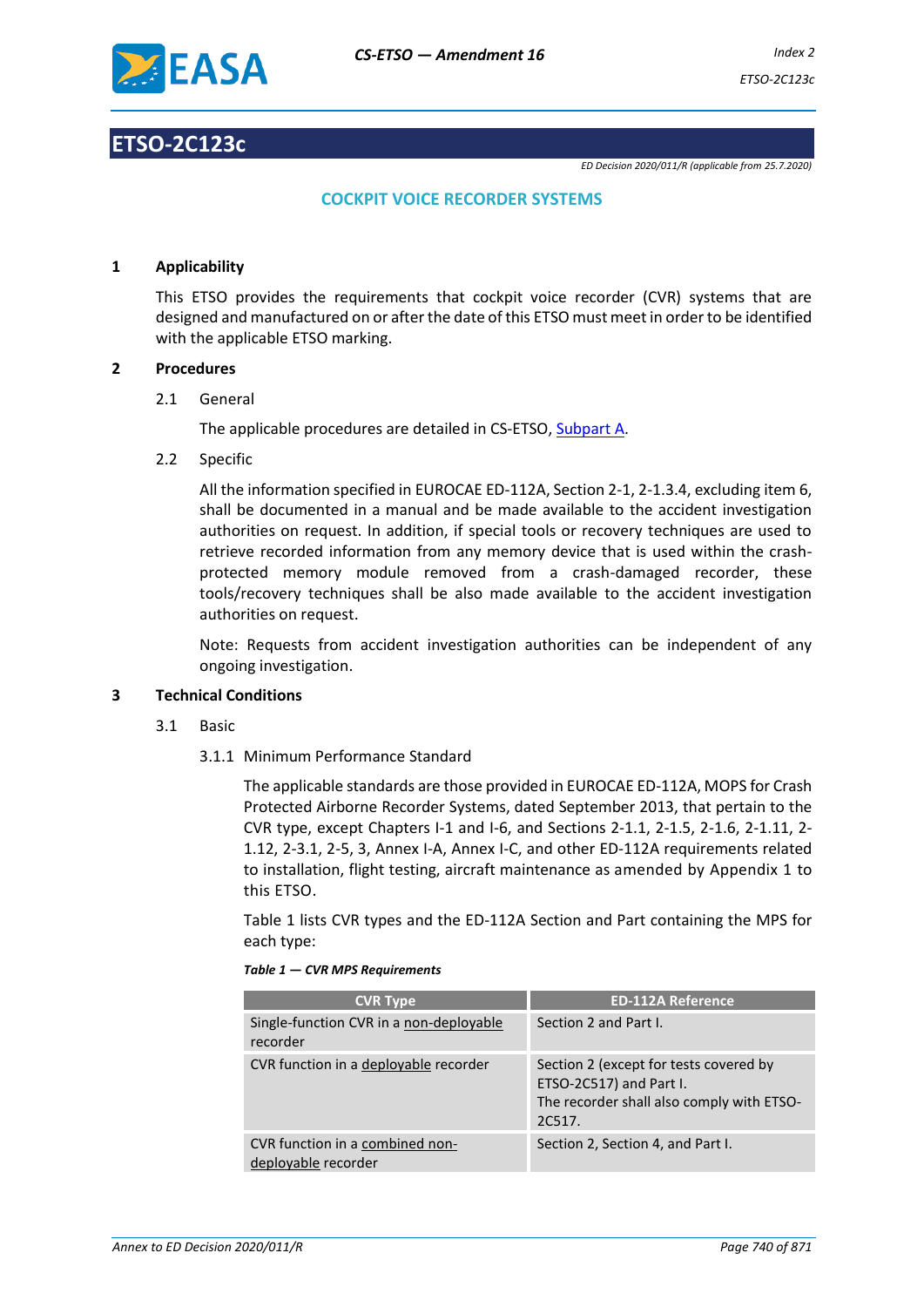



CVR function in a combined deployable recorder

Section 2 (except for tests covered by ETSO 2C517), Section 4 and Part I. The recorder shall also comply with ETSO-2C517.

Note: A CVR article may cover multiple types. A CVR may be a combined CVR and may also be deployable, in which case the applicable MOPS are Sections 2, 4, Part I and the MOPS of ETSO 2C517, following the table above.

3.1.2 Environmental Standard

See CS-ETSO, Subpart A, paragraph 2.1.

3.1.3 Software

See CS-ETSO, Subpart A, paragraph 2.2.

3.1.4 Airborne Electronic Hardware

See CS-ETSO, Subpart A, paragraph 2.3.

# 3.2 Specific

3.2.1 Failure Condition Classification

See CS-ETSO, Subpart A, paragraph 2.4.

A failure of the function defined in paragraph 3.1.1 of this ETSO is a minor failure condition.

A loss of the function defined in paragraph 3.1.1 of this ETSO is a minor failure condition.

The applicant must develop the system to be at least the development assurance level that is commensurate with these failure conditions.

Note: The failure classification requirement is driven by the use of CVRs in accident investigations.

#### **4 Marking**

4.1 General

See CS-ETSO, Subpart A, paragraph 1.2.

- 4.2 Specific
	- 4.2.1 Lettering Identification

The equipment shall comply with the identification requirement in EUROCAE ED-112A, Section 2-1, paragraph 2-1.16.3, if it is fixed, and those of ETSO-2C517, if it is deployable.

#### **5 Availability of Referenced Documents**

See CS-ETSO, Subpart A, paragraph 3.

[Amdt ETSO/6] [Amdt ETSO/13] [Amdt ETSO/16]